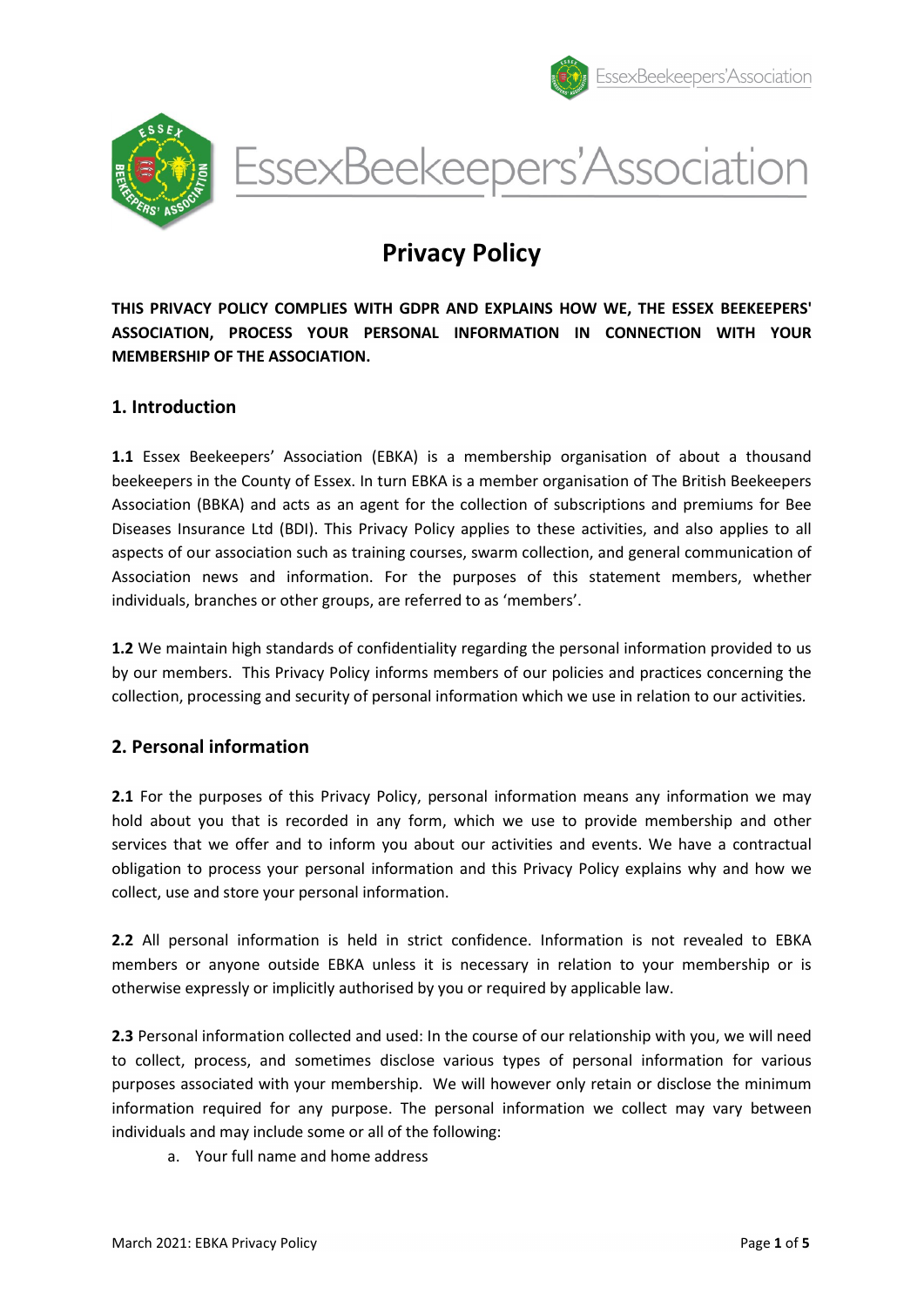

- b. Contact information, such as your home and mobile telephone numbers and email addresses
- c. Details of beehives you manage, including numbers and locations
- d. Details of any beekeeping qualifications you may hold
- e. Details of any offices you may hold or have held in your local, regional or national beekeeping associations
- f. Whether you have accepted or unsubscribed from our mailing lists or those of the BBKA or other associated bodies
- g. Any other personal information that you may provide voluntarily to us.

#### 2.4 How do we use your personal information?

2.4.1 EBKA uses personal information for the purposes set out in this Privacy Policy. Emails containing personal information, e.g. email addresses, may be passed between EBKA Officials and members on EBKA business only. Under no circumstances will we sell any of your personal information to another organisation to promote their products or services to you.

2.4.2 We may use your personal information for the following purposes:

- a. To provide you with details of our activities, and those of other beekeeping groups
- b. To enable BBKA to provide the services to you that we have agreed, including the provision of a monthly magazine by post, email or other means as you may have indicated
- c. To fulfil our obligations under the insurance contract with BDI
- d. To meet our obligations under any applicable law
- e. To carry out any other purpose which is disclosed to you and to which you give your consent
- f. To fulfil our obligations with HMRC when claiming Gift Aid from your subscriptions and donations.

2.4.3 You may ask for your details to be modified or updated at any time.

2.4.4 We may also disclose personal information about you to other organisations that perform services for us. Only such personal information as is relevant will be provided to such organisations, through official verifiable channels, providing they agree to provide appropriate protection for such information, e.g. transmission of data files should have password protection.

2.4.5 Any requests for personal information from legitimate, verifiable sources will be directed through the EBKA Membership Secretary (membership@ebka.org). Any request will then be:

- Validated to ensure that the request is consistent with this policy
- Challenged to ensure that the identity of the requestor is true
- Approved by the CEC before being shared.

Official verifiable organisations would include, among others, BBKA, BBKA's Examinations Database, the National Bee Unit (NBU), BDI and APHA, e.g. through inspectors from APHA.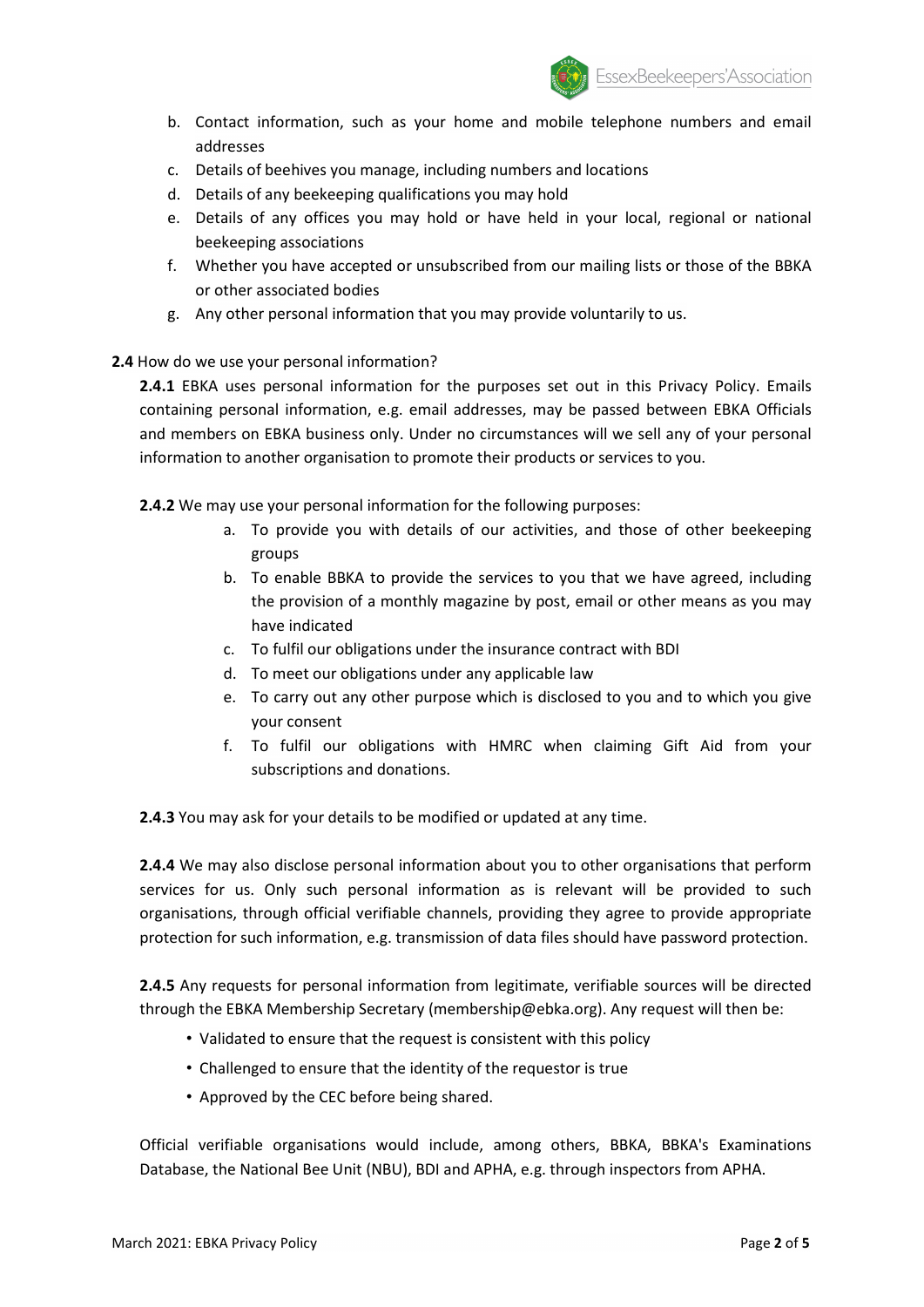

2.4.6 Use of your information outside the European Union: In certain very limited circumstances, it may be necessary to transfer your personal information to countries outside the European Economic Area (EEA) where the level of protection may not be as comprehensive as it is within the EEA. Any updates to this clause will be made according to developments in line with the UK's relationship with the EU.

2.5 Limiting collection, use, disclosure and retention of personal information

2.5.1 We may collect and store your personal information in many forms (hard/soft copy, electronically, facsimile, etc) but will only do so by lawful means and only for necessary purposes that have been disclosed to you.

2.5.2 Personal information collected in any form will only be retained for as long as it is required:

- a. For the purpose for which it was collected
- b. To be retained by law
- c. To address any issues that may arise at a later date.

We will destroy, delete or erase your personal information as appropriate, when it is no longer required for these identified purposes.

# 3. Accuracy and access to personal information

**3.1** We will endeavour to ensure that any personal information provided by you and/or held by us is as accurate, current and complete as necessary for the purposes for which we use that information.

3.2 You have a right to request access to your personal information and to request a correction to it if you believe it is inaccurate. In the event that you believe that your personal information is not accurate or you require access to your personal information, you may make a request to the EBKA Membership Secretary (membership@ebka.org).

3.3 We will always endeavour to provide timely access to your personal information. However, we may verify your identity to our satisfaction prior to doing so. Further, there may be circumstances where access cannot be granted, for example, where access would lead to the disclosure of personal information of another individual and that individual refuses to provide consent to the disclosure, or information subject to privilege or other legal restrictions. In such cases you will be notified of the reason why it is not possible to grant access to your personal information.

# 4. Consent to use of personal information

4.1 By providing your personal information, you agree that we may collect, use and disclose your personal information in accordance with the terms of this Privacy Policy, as updated from time to time. If you do not agree with these terms, you are requested not to provide any personal information to us, other than that which is necessary in relation to your membership.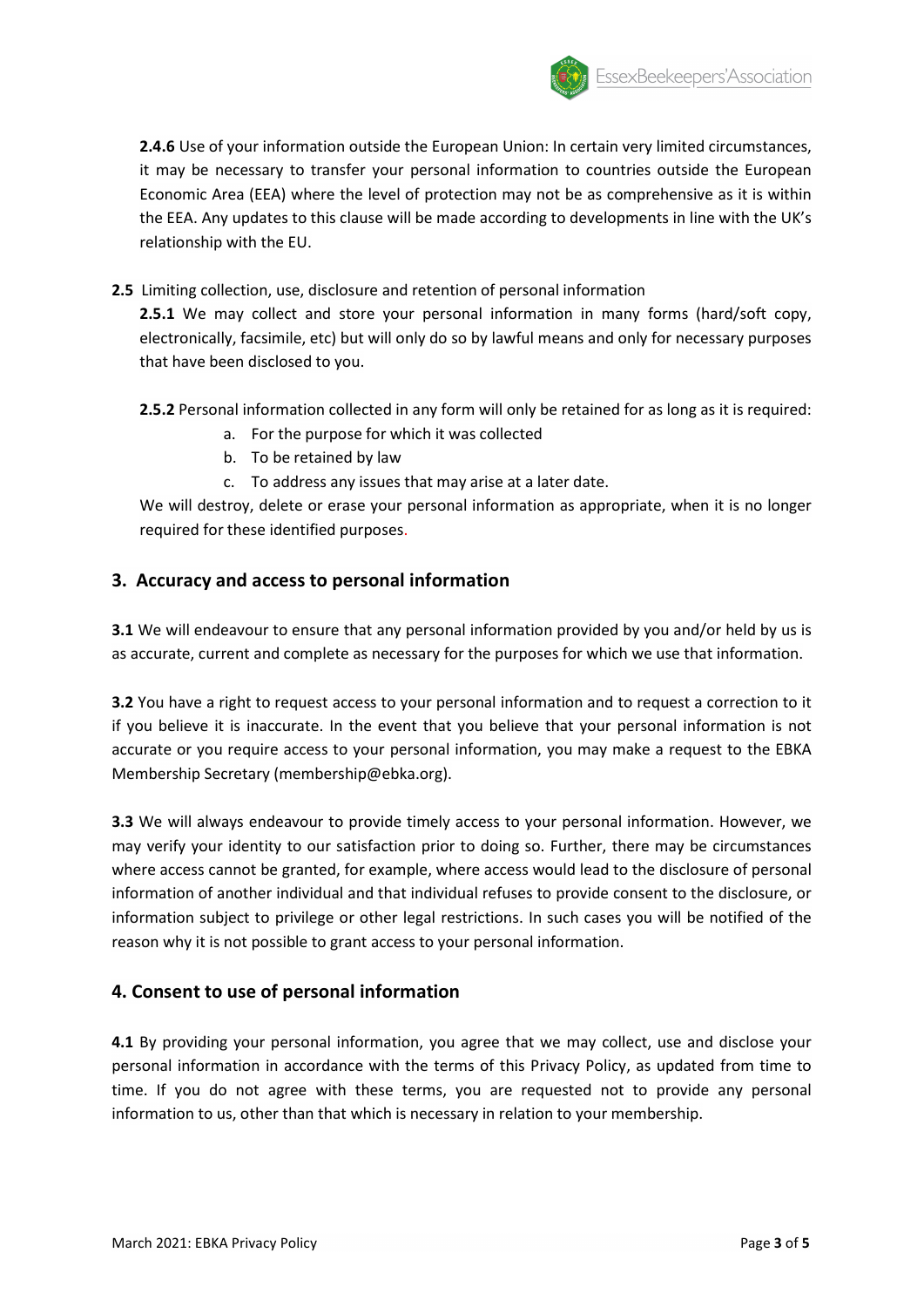

4.2 Please note that there are circumstances where the use and/or disclosure of personal information may be justified or permitted or where we need to disclose information without consent, in accordance with the applicable law. Where obliged or permitted to disclose information without consent, we will not disclose more information than is required for the purpose that obligates or permits us to disclose such information.

4.3 You have the right to revoke your consent to the collection, use and disclosure of your personal information at any time. We will discuss with you the reason we need your personal information and why the revocation of your consent affects our ability to continue with certain aspects of your membership, including the provision of benefits for which you have paid.

# 5. Storage and security of personal information

EBKA takes appropriate technical and organisational measures to keep your information confidential and secure in accordance with our internal procedures covering the storage, access and disclosure of information. We use the services of eReturn2 provided by BDI and Purely Solutions Ltd as the prime method of storing and processing your membership data, as this provides a fully secure and GDPR compliant membership system..

- a. eReturn2: BDI/Purely Solutions act as a 'Data Processor' in relation to our membership services. Through its relationship with BBKA, EBKA has a contract in place which confirms that the processing of your data will comply with the terms of this Privacy Policy.
- b. Local data: There will be times when data is downloaded to local computers, e.g. for the printing of address labels, or information kept in paper files. In such circumstances data will be processed and deleted or destroyed after processing. It is Association policy that files stored locally will only be held on password-protected computers that have anti-virus and anti-malware protection installed. No data will be emailed that is not password-protected or otherwise encrypted either internally or to third parties.

#### 6. Our website and social media

6.1 This Privacy Policy includes activity in relation to our website. We cannot control the use of your personal information by external websites or social media to which you subscribe or choose to access.

6.2 No personally identifiable information will be used on our website without your consent.

6.3 You are not required to use social media to inform the public that you are a member of EBKA, but you may do so, providing the information you use is accurate and is not derogatory or defamatory. Use of your personal information and contact details on social media or external websites is entirely at your discretion and EBKA cannot be held responsible for the actions of any third party organisations.